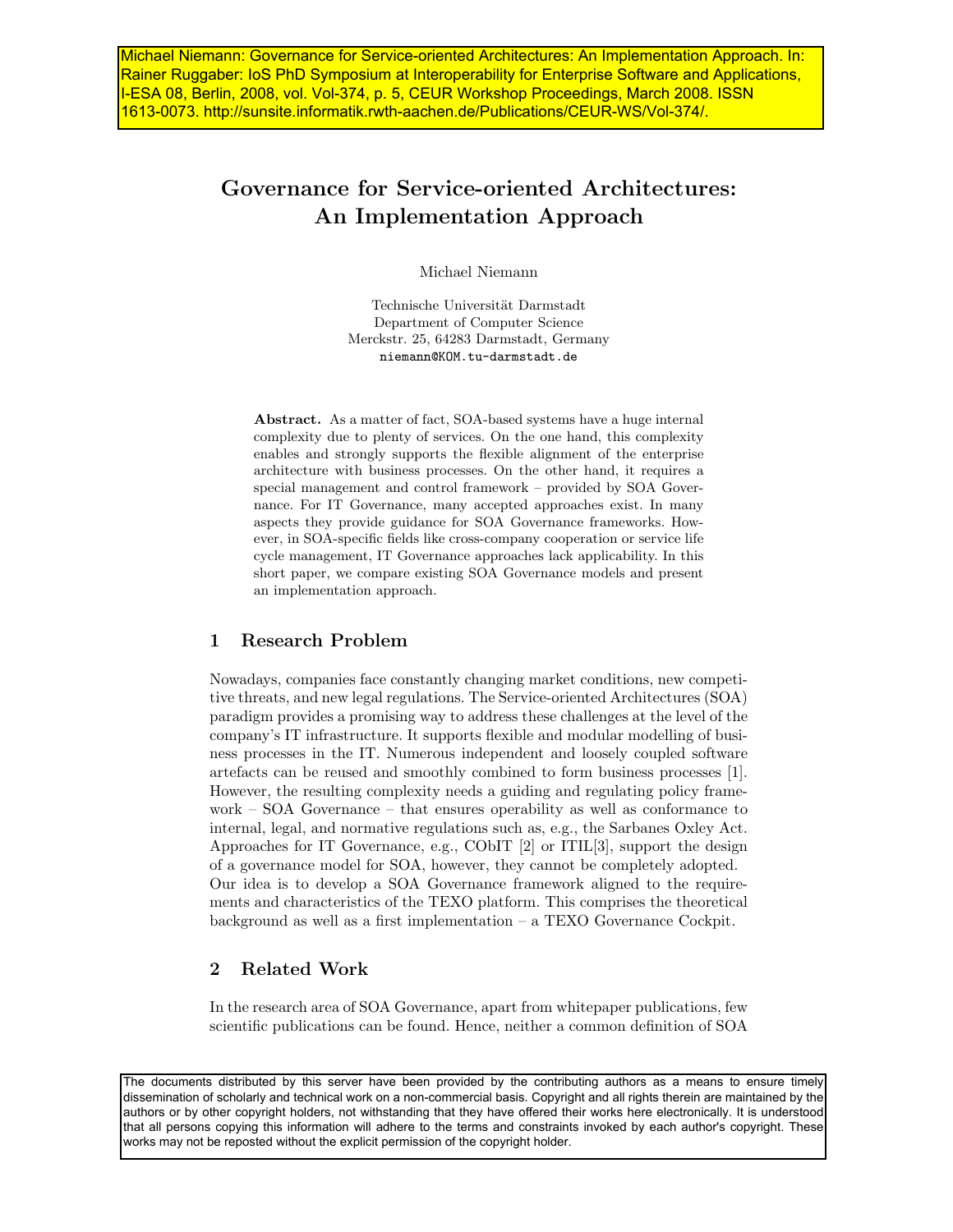| Legend<br>$\circ$ - integrated<br>$\bullet$ - integrated and<br>specified in detail<br>$\times$ - not integrated | Organizational<br>changes | <b>SOA</b> Maturity<br>Model | Accountabilities<br>Specific Roles | Best practices | Metrics model | Impact on<br>behavior | SOA Life Cycle | SOA Roadmap | Policy Catalog | Service Life<br>Cycle |
|------------------------------------------------------------------------------------------------------------------|---------------------------|------------------------------|------------------------------------|----------------|---------------|-----------------------|----------------|-------------|----------------|-----------------------|
| Brauer/Kline                                                                                                     | $\times$                  | $\circ$                      | $\times$                           | $\times$       | $\times$      | $\times$              | $\times$       | $\bullet$   | $\bullet$      |                       |
| Bieberstein                                                                                                      | $\bullet$                 | $\times$                     | $\bullet$                          | $\bullet$      | $\circ$       | $\bullet$             | $\times$       |             | $\circ$        | $\times$              |
| WebMethods                                                                                                       | $\circ$                   | $\circ$                      | $\times$                           | $\circ$        | $\times$      | $\times$              | $\bullet$      | $\times$    | $\bullet$      | $\circ$               |
| Software AG                                                                                                      | $\bullet$                 | ٠                            | $\bullet$                          | ٠              | X             | ×                     | $\times$       | ٠           | $\bullet$      |                       |
| <b>BEA</b> Systems                                                                                               | $\times$                  | $\times$                     | $\times$                           | X              | X             | $\times$              | $\bullet$      | X           | $\circ$        | $\bullet$             |
| SAP AG                                                                                                           | $\bullet$                 | $\times$                     | X                                  | X              | $\circ$       | X                     | $\times$       | X           | ٠              | $\circ$               |
| Oracle                                                                                                           | ٠                         | $\circ$                      | $\bullet$                          | ٠              | $\circ$       | $\circ$               | $\bullet$      | X           | ٠              | $\circ$               |
| <b>IBM</b>                                                                                                       | $\circ$                   | $\times$                     | $\circ$                            |                | $\circ$       | X                     |                | $\times$    | $\times$       |                       |
| Marks/Bell                                                                                                       | $\bullet$                 | $\times$                     | $\bullet$                          | $\bullet$      |               | $\bullet$             |                | $\circ$     | $\bullet$      | $\circ$               |
| Schelp/Stutz                                                                                                     | ٠                         | ×                            | $\bullet$                          | $\times$       | $\times$      | $\times$              | $\circ$        | $\times$    | $\circ$        | ×                     |
| Weill/Ross                                                                                                       | $\bullet$                 | $\times$                     | $\bullet$                          | $\times$       | $\bullet$     |                       | $\times$       | $\times$    | $\circ$        | $\times$              |

Fig. 1. Comparison of SOA Governance approaches (cf. [18])

Governance nor commonly accepted models for SOA Governance frameworks have been defined. An overview of the common concepts of SOA Governance is given in [4].

Several software companies propose different perspectives on SOA Governance, including, e.g., SOA maturity models or service lifecycle management. Ten of the most relevant ones  $[5-17]$  are presented and compared in  $[18]$  (cf. Fig. 1). The comparison criteria are elements often found as components of SOA Governance frameworks. The last entry shows the IT Governance approach by Weill and Ross [19].

Clearly, the approaches differ by definition and scope. Methods used may be defined differently and comprise different aspects, depending on the single approach. Concerning the scope, the approach by Software AG [8] and the model by Marks/Bell [16] are the most comprehensive ones, while others like Schelp and Stutz [17] or BEA Systems [9] dig deeper into single aspects.

The most frequently mentioned methods to cope with SOA pecularities in a SOA Governance framework are the particular consideration of the *service lifecycle*, a specific *policy catalog* and *organizational changes*. While the latter is also part of common IT Governance frameworks, the first aspects are typical for SOA Governance approaches. Furthermore, specific roles and accountabilities, best practices, and a SOA Lifecycle are considered important for SOA Governance by most of the investigated models.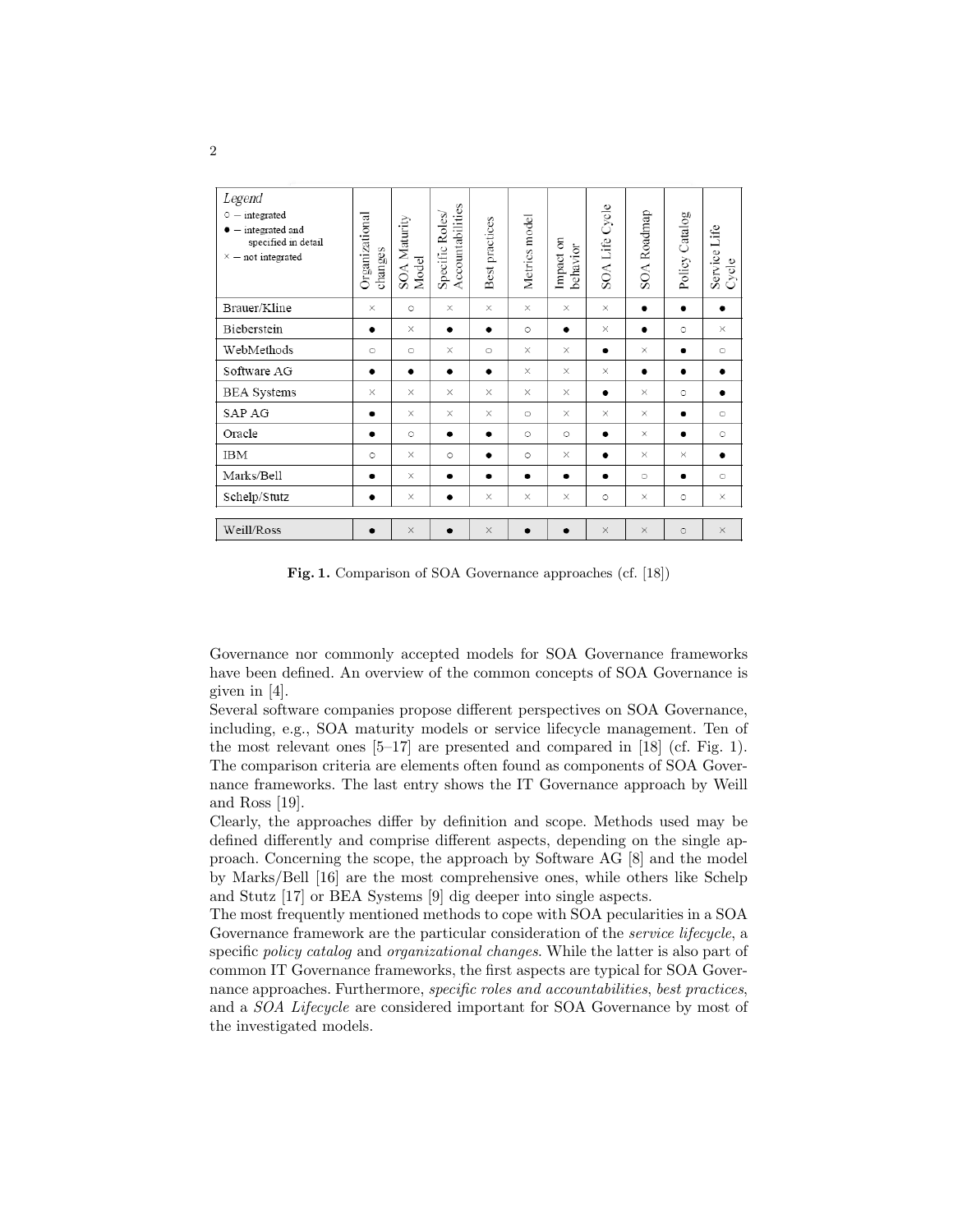Concluding, we see that a number of different perspectives on governance for SOAs exist as well as different ways of realization. However, this survey provides a useful foundation to construct a high level view on SOA Governance.

#### 3 Contributions

Based on this comparison, we propose a generic SOA Governance model [18]. It comprises a policy framework, organizational entities, a metrics system, and a catalog of best practices. A SOA Maturity Model as proposed in [21–26] provides the organizational entities with information and feedback concerning the SOA adaptation. These adjust the sets of policies, according to best practice recommendations, to the current needs of the system. Thus, a closed loop governance is established.

Currently, research focuses on modelling governance frameworks as semantic networks. We plan to adjust a concrete implementation of the SOA Governance Model described in [18] to the requirements of the TEXO platform. It is intended to develop a semantic network that represents the coherences and relations within our model, including activities, processes, responsibilities, metrics, and best practices. The combination of a user interface, the semantic governance model for SOA, and the possibility to instantiate this model for usage in practice will form a TEXO Governance Cockpit.

#### 4 Future Work

Future contributions will deal with the question how to efficiently provide governance for SOA systems in general. We divide this area into three different parts. A "high level governance" perspective will cope with the generic modelling of governance approaches. Crucial elements of governance models as well as ways to implement them are identified. This is the current focus of our research.

At an "intermediary layer" of governance, we investigate the applicability of alternative paradigms in order to provide SOA Governance, e.g., the potential deployment of multi agent systems.

The "low level" governance addresses policy modelling and automatic policy enforcement. It represents the link to the underlying monitoring layer. The availability of appropriate data as input to decision making is a basic requirement for successful governance. Hence, monitoring data is a valuable input to governance models. In [20] we describe an agent-based monitoring approach.

### Disclaimer

The project was funded by means of the German Federal Ministry of Economy and Technology under the promotional reference 01MQ07012. The authors take the responsibility for the contents.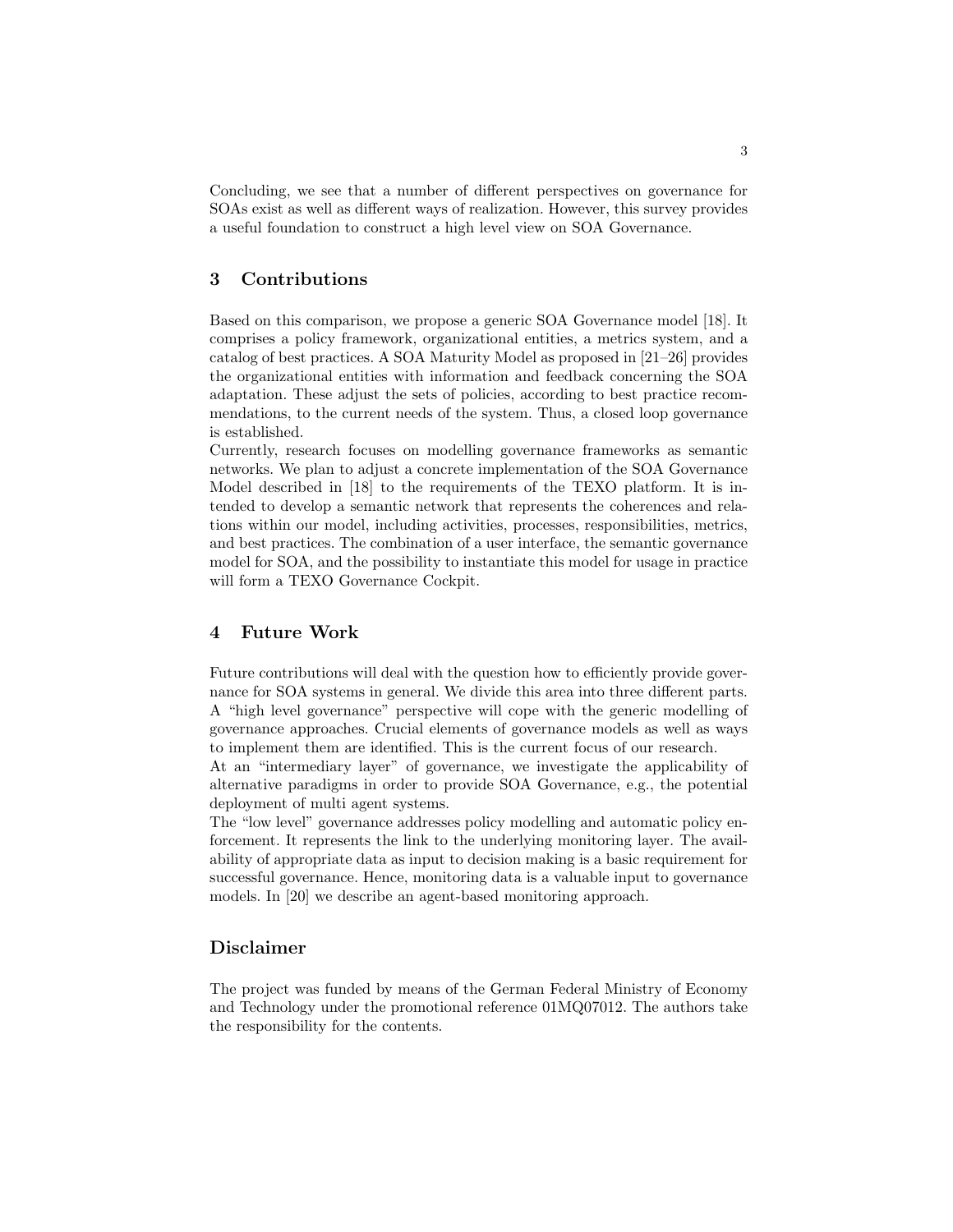#### References

- 1. Papazoglou, M. P.: Service-Oriented Computing: Concepts, Characteristics and Directions. 4th International Conference on Web Information Systems Engineering (WISE 2003), Rome, Italy, 2003, pp. 3-12.
- 2. ITGI, IT Governance Institute: CObIT 4.1. 2007.
- 3. OGC, Office of Governance Commerce (OGC): IT Infrastructure Library. Version: 2007. http://www.itil.org
- 4. Niemann, M., Repp, N., Janiesch, C., Steinmetz, R.: Towards a Service Governance Framework for Service-Oriented Architectures. GRCIS 2008 Montpellier – under submission
- 5. Brauer, B., Kline, S.: SOA Governance: A Key Ingredient of the Adaptive Enterprise. Version: February 2005. www.managementsoftware.hp.com/products/soa/swp/soa swp governance.pdf.
- 6. Bieberstein, N., Bose, S., Fiammante, M., Jones, K., Shah, R.: Service-Oriented Architecture (SOA) Compass - Business Value, Planning, and Enterprise Roadmap. IBM developerWorks, 2006
- 7. WebMethods: SOA Governance Enabling Sustainable Success with SOA. Version: October 2006. http://www1.webmethods.com/PDF/whitepapers /SOA Governance.pdf
- 8. Software AG: SOA Governance Rule your SOA. Version: 2005. http://www.softwareag.com/de/Images/WP SOA Governance D tcm17- 22130.pdf, Last visited: July 11th, 2007.
- 9. BEA Systems, Inc.: Service Lifecycle Governance. Version: 2006, Last visited: July 20, 2007. http://www.itworldcanada.com/Admin/Pages/Assets/DisplayAsset.aspx? id=e0a24263-a10a-4887-8d45-582261587176
- 10. SAP AG: Governance for Modeling and Implementing Enterprise Services at SAP Enterprise SOA Solution Management. SAP Presentation, April 2007; Last checked: December 20th, 2007 https://www.sdn.sap.com/irj/sdn/go/portal/prtroot/docs/library/uuid/f0763dbcabd3-2910-4686-ab7adfc8ed92
- 11. Wagner, J., Krebs, F.: PIC Council Charter. SAP Presentation, April 2004. https://www.sdn.sap.com/irj/sdn/go/portal/prtroot/docs/library/uuid/d987b590- 0201-0010-1684-c4754d40ddb9 Last checked: December 20th, 2007
- 12. Afshar, M.: SOA Governance: Framework and Best Practices. Version: May 2007. http://www.oracle.com/technologies/soa/docs/oracle-soa-governancebest-practices.pdf, Last visited: July 20, 2007.
- 13. Brown, W., Moore, G., Tegan, W.: SOA governance IBMs approach., ftp://ftp.software.ibm.com/software/soa/pdf/SOA Gov Process Overview.pdf, Last visited: July 20, 2007
- 14. Holley, K., Palistrant, J., Graham, S.: Effective SOA Governance. Version: 03/2006. ftp://ftp.software.ibm.com/software/uk/flexible/wp/effective soa governance.pdf, Last visited: July 20, 2007.
- 15. Woolf, B.: Introduction to SOA Governance. In: IBM Developer Works (2006), June. http://www.ibm.com/developerworks/library/ar-servgov/, Last visited: June 14th, 2007
- 16. Marks, E., Bell, M.: Service-Oriented Architecture: A Planning and Implementation Guide for Business and Technology, John Wiley & Sons, Inc., New Jersey, 2006.

4